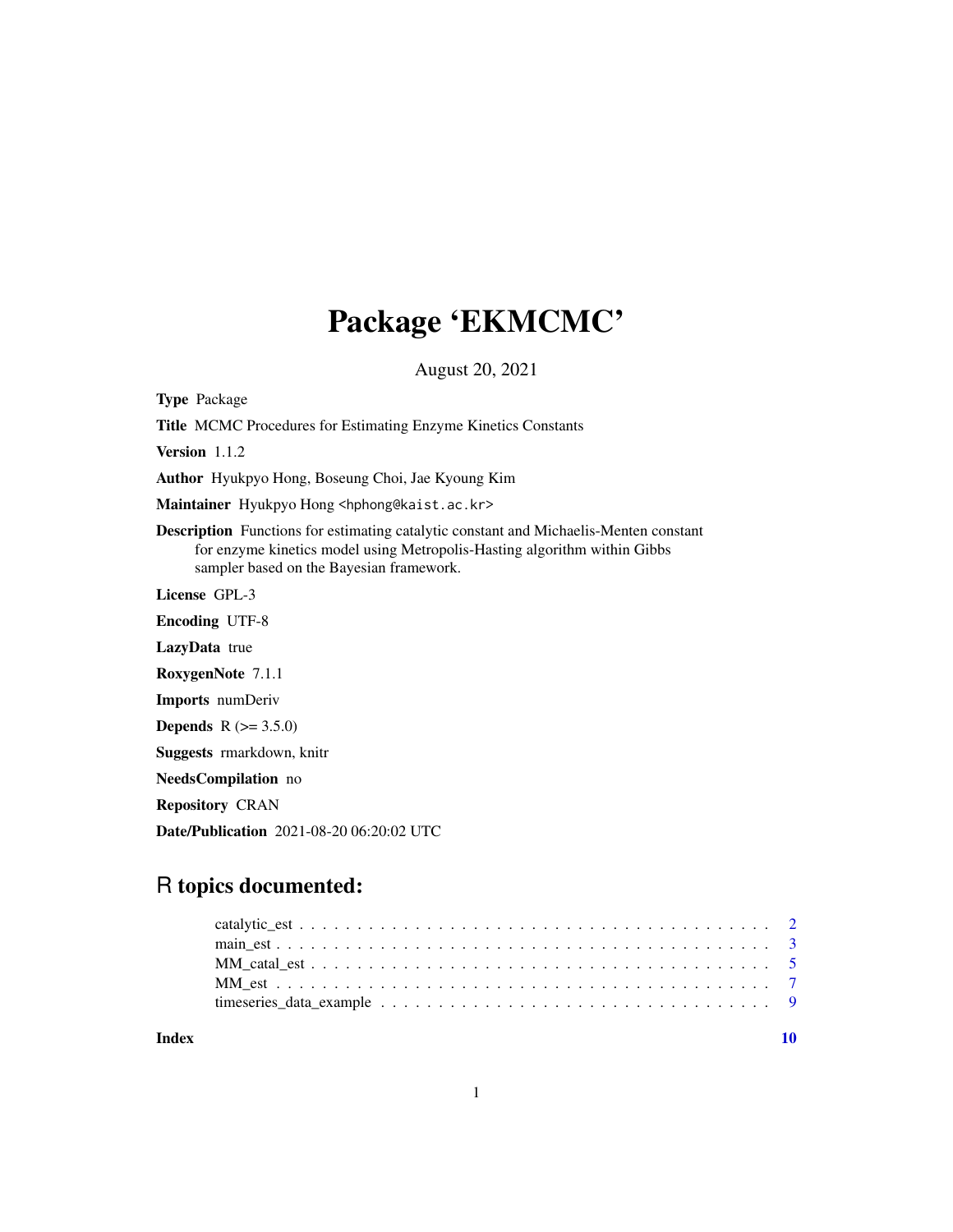# Description

The function estimates catalytic constant using progress-curve data, enzyme concentrations, substrate concentrations, and the Michaelis-Meten constant.

# Usage

```
catalytic_est(
 method,
  timespan,
 products,
 enz,
  subs,
 K_M,
 catal_m,
  catal_v,
 nrepeat,
  jump,
  burn,
  volume,
  t_unit,
  c_unit
```

```
)
```
# Arguments

| method    | This determines which model, the sQSSA or tQSSA model, is used for the es-<br>timation. Specifically, the input for method is TRUE (FALSE); then the tQSSA<br>(sQSSA) model is used. |
|-----------|--------------------------------------------------------------------------------------------------------------------------------------------------------------------------------------|
| timespan  | time points when the concentrations of products were measured.                                                                                                                       |
| products  | measured concentrations of products                                                                                                                                                  |
| enz       | initial enzyme concentrations                                                                                                                                                        |
| subs      | initial substrate concentrations                                                                                                                                                     |
| $K_M$     | true value of the Michaelis-Menten constant.                                                                                                                                         |
| $catal_m$ | prior mean of gamma prior for the catalytic constant k_cat.                                                                                                                          |
| $catal_v$ | prior variance of gamma prior for the catalytic constant k_cat.                                                                                                                      |
| nrepeat   | number of effective iteration, <i>i.e.</i> , posterior samples.                                                                                                                      |
| jump      | length of distance between sampling, <i>i.e.</i> , thinning rate.                                                                                                                    |
| burn      | length of burn-in period.                                                                                                                                                            |
| volume    | the volume of a system. It is used to scale the product concentration. FALSE<br>input provides automatic scaling.                                                                    |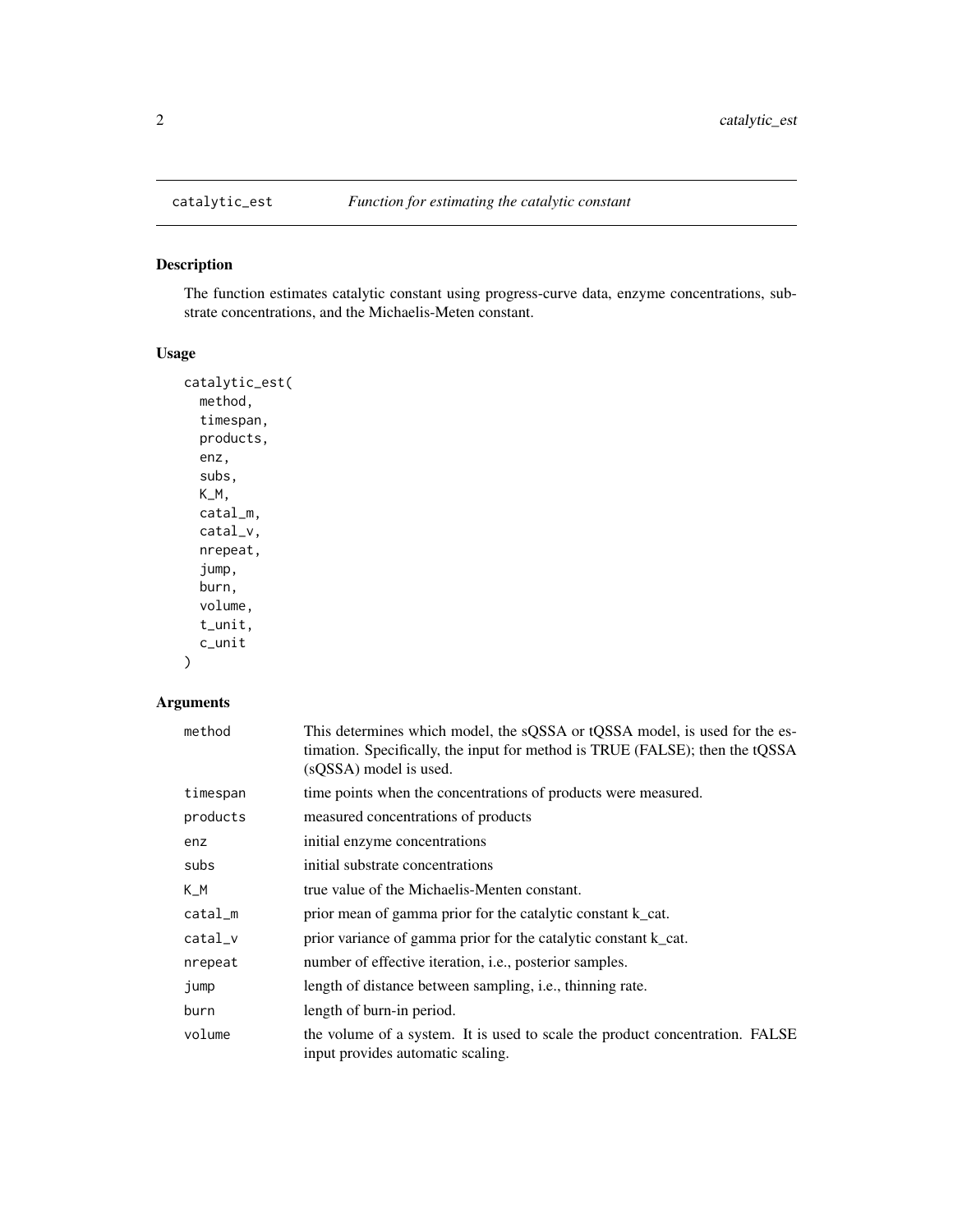### <span id="page-2-0"></span>main\_est 3

| t_unit | the unit of time points. It can be an arbitrary string.    |
|--------|------------------------------------------------------------|
| c_unit | the unit of concentrations. It can be an arbitrary string. |

# Details

The function catalytic\_est generates a set of Monte Carlo simulation samples from posterior distribution of the catalytic constant of enzyme kinetics model. Because the function estimates only the catalytic constant, the true value of the Michaelis-Menten constant should be given. Authors' recommendation: "Do not use this function directly. Do use the function main\_est() to estimate the parameter so that the main function calls this function"

# Value

A vector containing posterior samples of the estimated parameter: the catalytic constant.

## Examples

```
## Not run:
data("timeseries_data_example")
timespan1=timeseries_data_example[,c(1,3,5,7)]
products1=timeseries_data_example[,c(2,4,6,8)]
catalytic_result <- catalytic_est(method=TRUE, timespan=timespan1,
products=products1,enz = c(4.4, 4.4, 440, 440), subs=c(4.4, 4.4, 4.4, 4.4),
K_M=44, catal_m = 1, catal_v = 1000, jump = 10, burn = 1000, nrepeat = 1000,
volume = FALSE, t\_unit = "sec", c\_unit = "mM")
```
## End(Not run)

main\_est *Main function for estimating catalytic constant k\_cat and Michaelis-Menten (MM) constant K\_M*

## Description

The function estimates either the catalytic constant, the Michaelis-Menten constant, or both simultaneously using progress-curve data, initial enzyme concentrations, and initial substrate concentrations.

#### Usage

```
main_est(
  method = TRUE,timeseries,
  enz,
  subs,
  K_M = FALSE,\text{catal} = \text{FALSE},
  K_M_init = FALSE,
```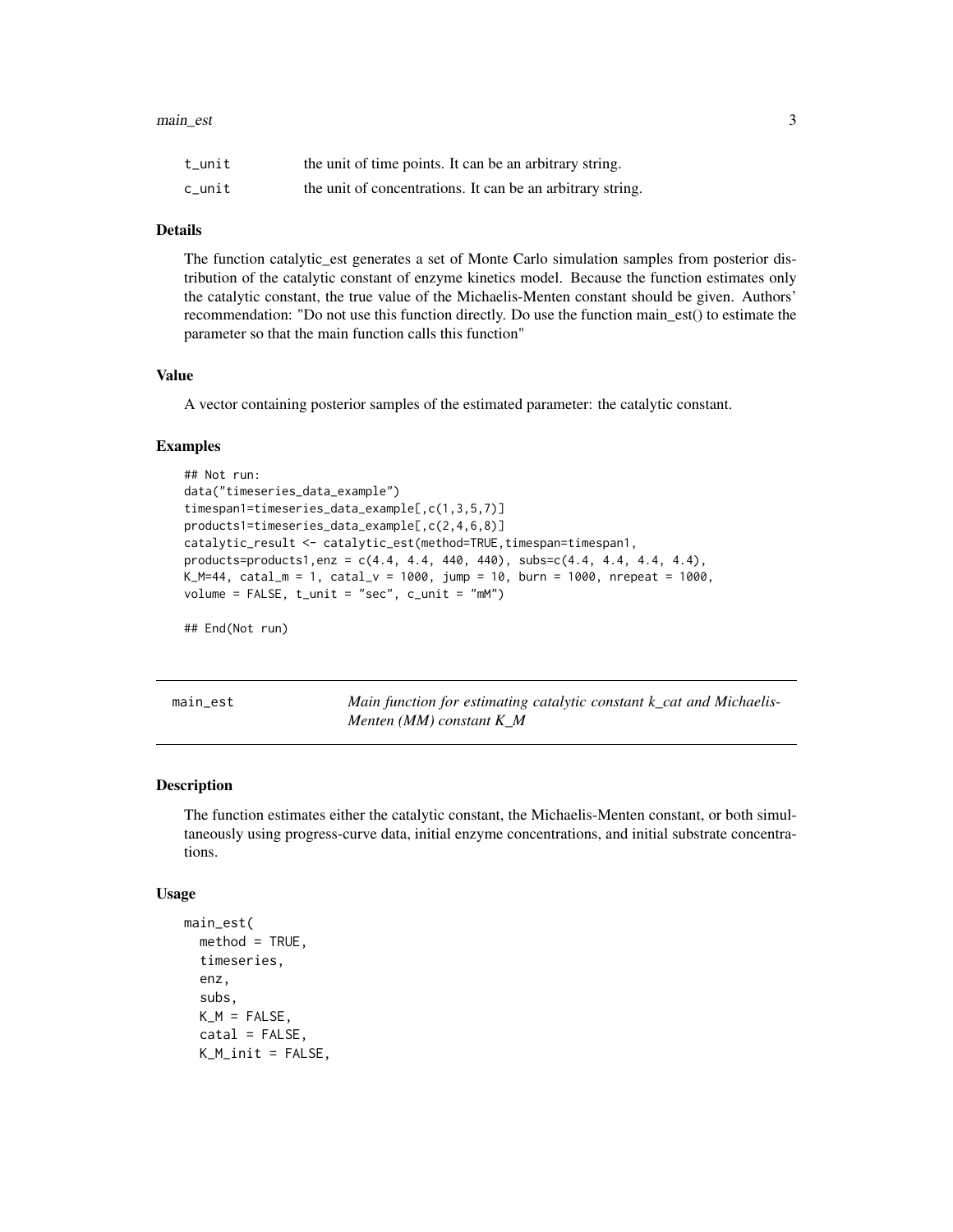4 main\_est n and  $\frac{1}{2}$  main\_est n and  $\frac{1}{2}$  main\_est n and  $\frac{1}{2}$  main\_est n and  $\frac{1}{2}$  main\_est n and  $\frac{1}{2}$  main\_est n and  $\frac{1}{2}$  main\_est n and  $\frac{1}{2}$  main\_est n and  $\frac{1}{2}$  main\_est n and  $\frac{1$ 

```
std = FALSE,tun = 2.4,nrepeat = 1000,
  jump = 10,burn = 1000,catal_m = 1,
 \text{catal}_v = 1e+06,
 K_M_m = FALSE,K_M_v = FALSE,volume = FALSE,
  t_unit,
 c_unit
\mathcal{L}
```
# Arguments

| method     | This determines which model, the sQSSA or tQSSA model, is used for the es-<br>timation. Specifically, the input for method is TRUE (FALSE); then the tQSSA<br>(sQSSA) model is used. Its default value is TRUE.                       |
|------------|---------------------------------------------------------------------------------------------------------------------------------------------------------------------------------------------------------------------------------------|
| timeseries | Data frame containing the time points and measured concentrations of products.<br>Every two columns represent the time points when the concentrations of the<br>products were measured and the corresponding measured concentrations. |
| enz        | initial enzyme concentrations                                                                                                                                                                                                         |
| subs       | initial substrate concentrations                                                                                                                                                                                                      |
| $K_M$      | true value of the Michaelis-Menten constant. Specify this object if the true value<br>is known. Its default value is FALSE.                                                                                                           |
| catal      | true value of the catalytic constant. Specify this object if the true value is known.<br>Its default value is FALSE.                                                                                                                  |
| K_M_init   | initial value of K_M constant for the Metropolis-Hastings algorithm. If the input<br>is FALSE then it is determined by max(subs). Its default value is FALSE.                                                                         |
| std        | standard deviation of proposal distribution. If the input is FALSE then it is<br>determined by using the hessian of log posterior distribution. Its default value is<br>FALSE.                                                        |
| tun        | tuning constant for the Metropolis-Hastings algorithm when std is FALSE (i.e.,<br>hessian of the log posterior distribution is used). Its default value is 2.4.                                                                       |
| nrepeat    | number of effective iteration, i.e., posterior samples. Its default value is 1,000.                                                                                                                                                   |
| jump       | length of distance between sampling, <i>i.e.</i> , thinning rate. Its default value is 10.                                                                                                                                            |
| burn       | length of burn-in period. Its default value is 1,000.                                                                                                                                                                                 |
| catal_m    | prior mean of gamma prior for the catalytic constant k_cat. Its default value is<br>1.                                                                                                                                                |
| catal_v    | prior variance of gamma prior for the catalytic constant k_cat Its default value<br>is $1e+06$ .                                                                                                                                      |
| $K_M_m$    | prior mean of gamma prior for the Michaelis-Menten constant K_M. If the input<br>is FALSE then it is determined by max(subs). Its default value is FALSE.                                                                             |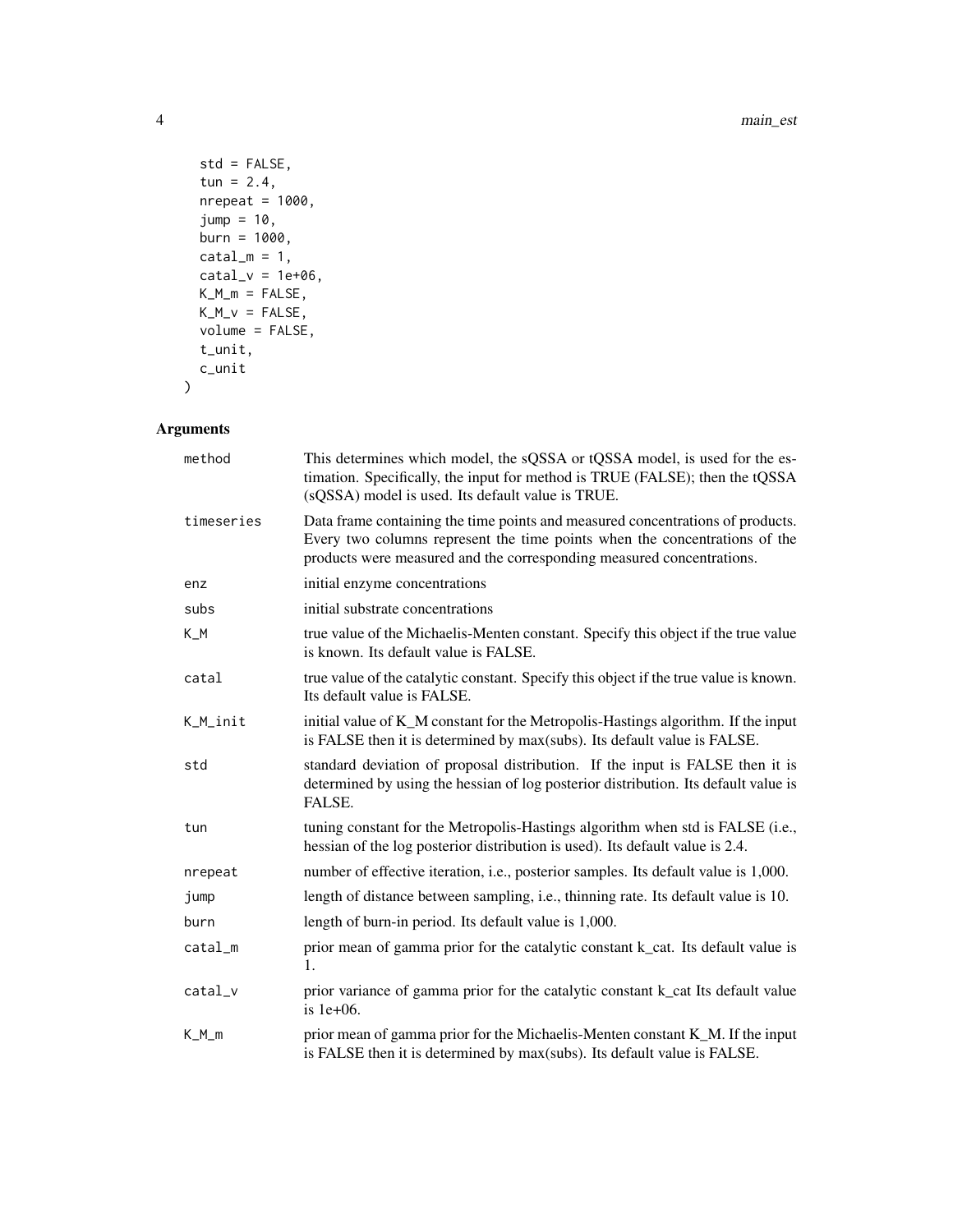# <span id="page-4-0"></span>MM\_catal\_est 5

| $K_M_v$   | prior variance of gamma prior for the Michaelis-Menten constant K M. If the<br>input is FALSE then it is determined by $max(subs)^2*1000$ . Its default value is<br>FALSE. |
|-----------|----------------------------------------------------------------------------------------------------------------------------------------------------------------------------|
| volume    | the volume of a system. It is used to scale the product concentration. FALSE<br>input provides automatic scaling. Its default value is FALSE.                              |
| $t_$ unit | the unit of time points. It can be an arbitrary string.                                                                                                                    |
| $c$ _unit | the unit of concentrations. It can be an arbitrary string.                                                                                                                 |

## Details

The function main\_est generates a set of Markov Chain Monte Carlo (MCMC) simulation samples from the posterior distribution of the catalytic constant or (and) the Michaelis-Menten constant of enzyme kinetics model. Users should input initial enzyme concentrations, substrate concentrations, and progress-curve data. Prior information for both parameters can be given. The Gibbs sampling and Metropolis Hastings algorithms are used to sample the parameters. Parameters for the MCMC such as tuning parameter for proposal distribution, prior parameters, and the iteration number can be specified by users. This function use one of catalytic\_est(), MM\_est(), MM\_catal\_est() to generate the samples depending on parameter(s) to be estimated.

### Value

A vector (or matrix) containing posterior samples of the estimated parameter(s).

### Examples

```
## Not run:
data("timeseries_data_example")
result <- main_est(method=TRUE, timeseries = timeseries_data_example,
enz = c(4.4, 4.4, 440, 440), subs=c(4.4, 4.4, 4.4, 4.4), K_M_init = 1e+1,
std=1e+1, tun = 3.5, jump=10, burn=1000, nrepeat=1000,
catal_m=1, catal_v=100, K_M_m=1, K_M_v=1e+4, volume = FALSE,
t<sub>-</sub>unit = "sec", c<sub>-</sub>unit = "mM")
```
## End(Not run)

MM\_catal\_est *Function for estimating both of the Michaelis-Menten constant and catalytic constant simultaneously*

# **Description**

The function estimates both of the catalytic and the Michaelis-Meten constants simultaneously using progress-curve data, enzyme concentrations, and substrate concentrations.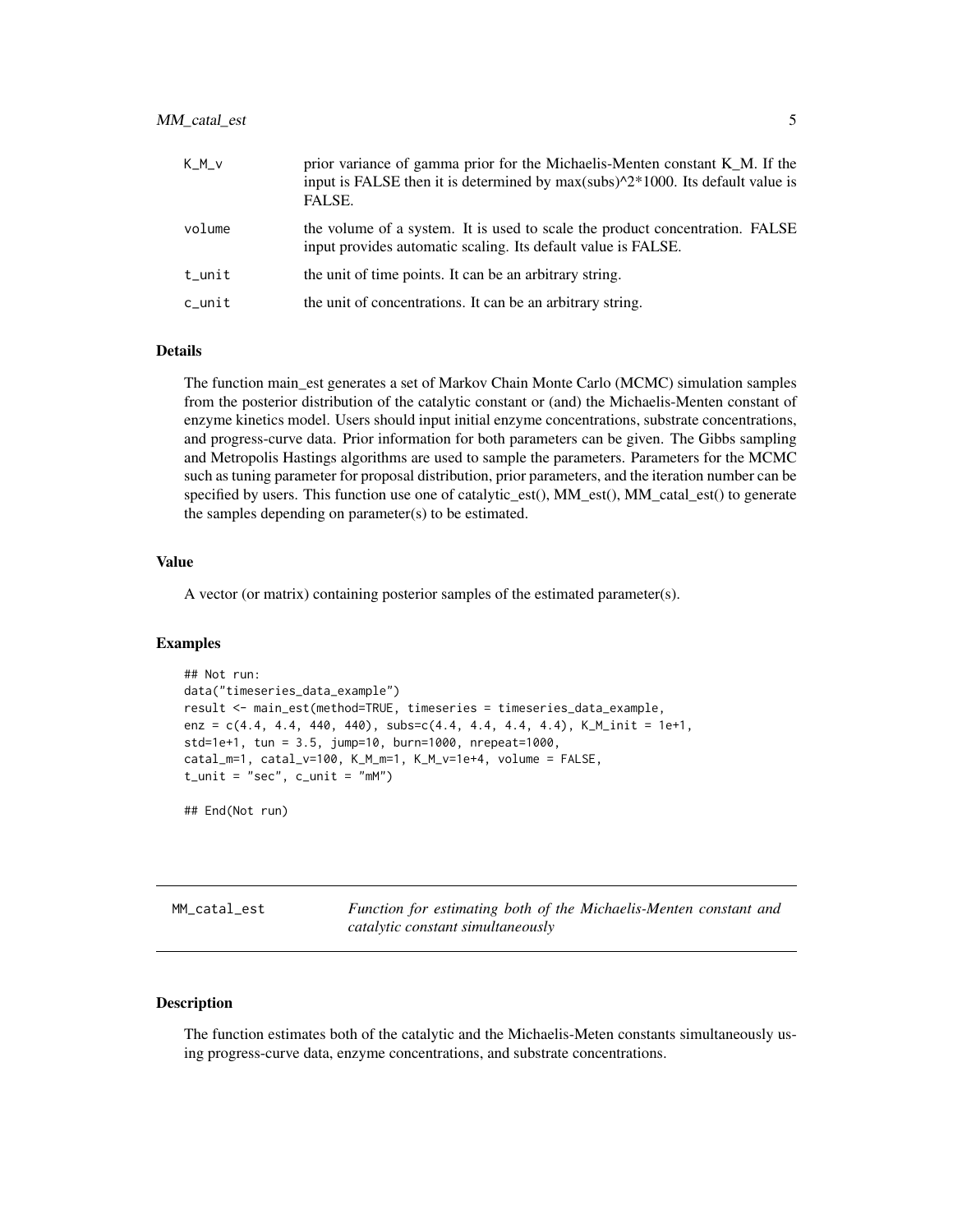# Usage

```
MM_catal_est(
  method,
  timespan,
  products,
  enz,
  subs,
  K_M_init,
  std,
  tun,
  nrepeat,
  jump,
  burn,
  catal_m,
  catal_v,
  K_M_m,
  K_M_vvolume,
  t_unit,
  c_unit
\mathcal{L}
```
# Arguments

| method    | This determines which model, the sQSSA or tQSSA model, is used for the es-<br>timation. Specifically, the input for method is TRUE (FALSE); then the tQSSA<br>(sQSSA) model is used. |
|-----------|--------------------------------------------------------------------------------------------------------------------------------------------------------------------------------------|
| timespan  | time points when the concentrations of products were measured.                                                                                                                       |
| products  | measured concentrations of products                                                                                                                                                  |
| enz       | initial enzyme concentrations                                                                                                                                                        |
| subs      | initial substrate concentrations                                                                                                                                                     |
| K_M_init  | initial value of $K_M$ constant for the Metropolis-Hastings algorithm. If the input<br>is FALSE then it is determined by max(subs).                                                  |
| std       | standard deviation of proposal distribution. If the input is FALSE then it is<br>determined by using the hessian of log posterior distribution.                                      |
| tun       | tunning constant for the Metropolis-Hastings algorithm when std is FALSE (i.e.,<br>hessian of the log posterior distribution is used).                                               |
| nrepeat   | number of effective iteration, i.e., posterior samples.                                                                                                                              |
| jump      | length of distance between sampling, <i>i.e.</i> , thinning rate.                                                                                                                    |
| burn      | length of burn-in period.                                                                                                                                                            |
| catal_m   | prior mean of gamma prior for the catalytic constant k_cat.                                                                                                                          |
| $catal_v$ | prior variance of gamma prior for the catalytic constant k_cat.                                                                                                                      |
| $K_M_m$   | prior mean of gamma prior for the Michaelis-Menten constant K_M. If the input<br>is FALSE then it is determined by max(subs).                                                        |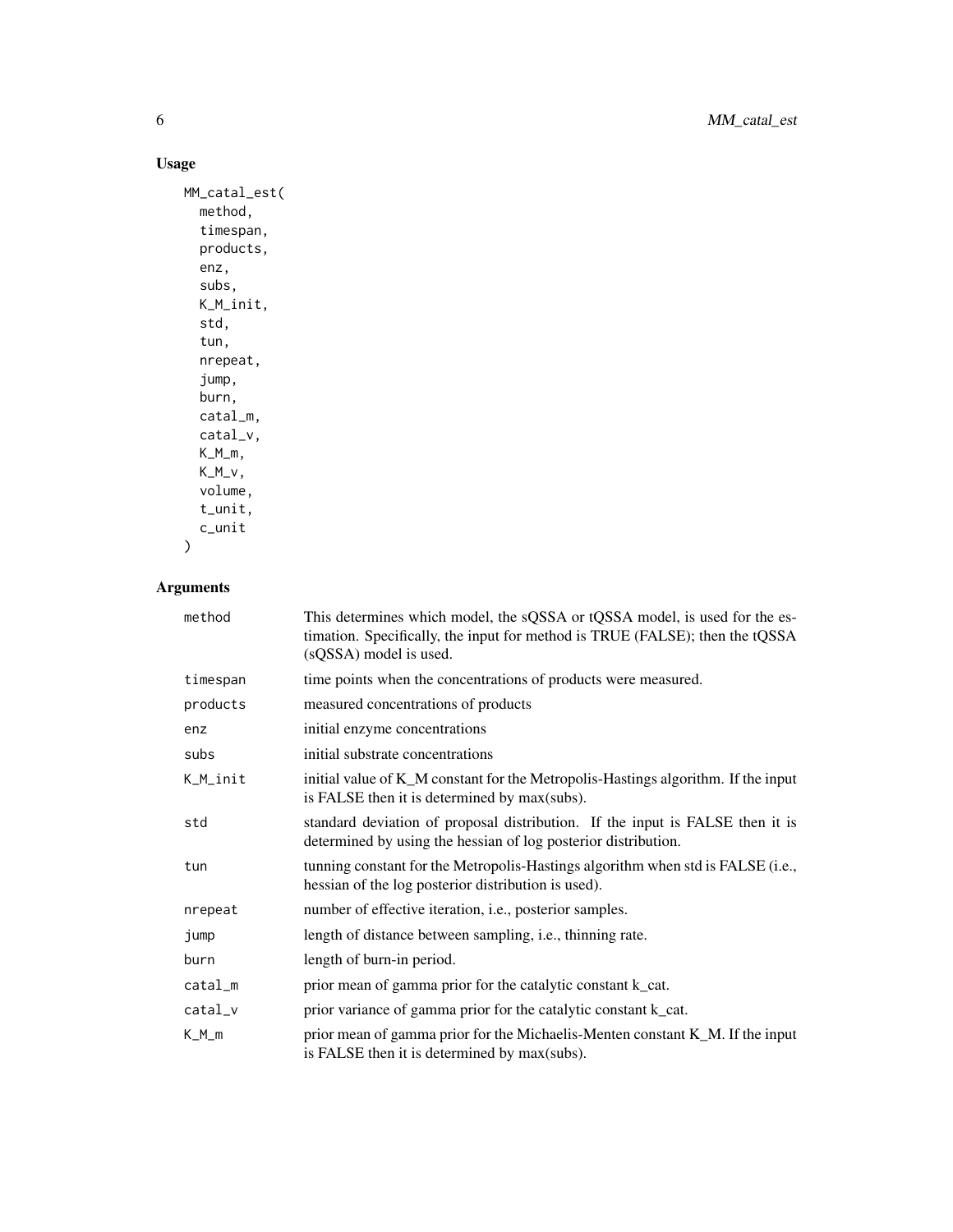### <span id="page-6-0"></span>MM\_est 7

| K_M_v     | prior variance of gamma prior for the Michaelis-Menten constant K_M. If the<br>input is FALSE then it is determined by $max(subs)^2*1000$ . |
|-----------|---------------------------------------------------------------------------------------------------------------------------------------------|
| volume    | the volume of a system. It is used to scale the product concentration. FALSE<br>input provides automatic scaling.                           |
| $t$ _unit | the unit of time points. It can be an arbitrary string.                                                                                     |
| c_unit    | the unit of concentrations. It can be an arbitrary string.                                                                                  |

### Details

The function MM\_catal\_est generates a set of Markov Chain Monte Carlo simulation samples from the posterior distribution of K\_M and catalytic constant of enzyme kinetics model. Authors' recommendation: "Do not use this function directly. Do use the function main\_est() to estimate the parameters so that the main function calls this function"

# Value

A matrix containing posterior samples of the estimated parameters: the catalytic constant and the Michaelis-Menten constant.

### Examples

```
## Not run:
data("timeseries_data_example")
timespan1=timeseries_data_example[,c(1,3,5,7)]
products1=timeseries_data_example[,c(2,4,6,8)]
MM_catal_result <- MM_catal_est(method=TRUE,timespan=timespan1,
products=products1,enz = c(4.4, 4.4, 440, 440), subs=c(4.4, 4.4, 4.4, 4.4),
K_M_init = 1, catal_m=1, catal_v = 1000, K_M_m = 1, K_M_v = 100000,
std = 10, tun =3.5, nrepeat = 1000, jump = 10, burn = 1000,
volume = FALSE, t\_unit = "sec", c\_unit = "mM")
```
## End(Not run)

MM\_est *Function for estimating the Michaelis-Menten constant*

### Description

The function estimates the Michaelis-Menten constant using progress-curve data, enzyme concentrations, substrate concentrations, and the catalytic constant.

# Usage

```
MM_est(
  method,
  timespan,
  products,
  enz,
```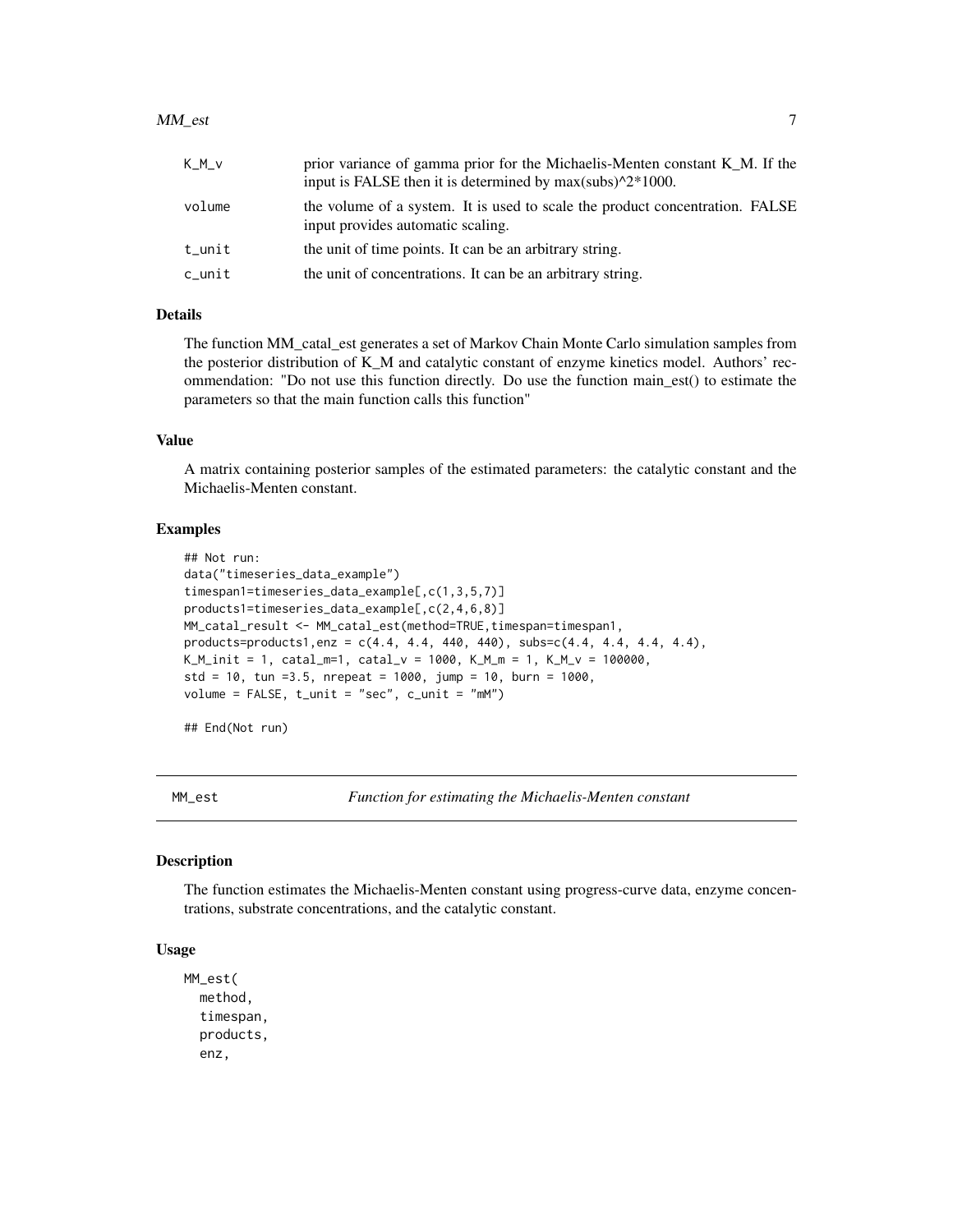```
subs,
catal,
K_M_init,
std,
tun,
nrepeat,
jump,
burn,
K_M_m,
K_M_v,
volume,
t_unit,
c_unit
```
# Arguments

 $\,$ 

| method    | This determines which model, the sQSSA or tQSSA model, is used for the es-<br>timation. Specifically, the input for method is TRUE (FALSE); then the tQSSA<br>(sQSSA) model is used. |
|-----------|--------------------------------------------------------------------------------------------------------------------------------------------------------------------------------------|
| timespan  | time points when the concentrations of products were measured.                                                                                                                       |
| products  | measured concentrations of products                                                                                                                                                  |
| enz       | initial enzyme concentrations                                                                                                                                                        |
| subs      | initial substrate concentrations                                                                                                                                                     |
| catal     | true value of the catalytic constant.                                                                                                                                                |
| K_M_init  | initial value of K_M constant for the Metropolis-Hastings algorithm. If the input<br>is FALSE then it is determined by max(subs).                                                    |
| std       | standard deviation of proposal distribution. If the input is FALSE then it is<br>determined by using the hessian of log posterior distribution.                                      |
| tun       | tuning constant for the Metropolis-Hastings algorithm when std is FALSE (i.e.,<br>hessian of the log posterior distribution is used).                                                |
| nrepeat   | number of effective iteration, i.e., posterior samples.                                                                                                                              |
| jump      | length of distance between sampling, <i>i.e.</i> , thinning rate.                                                                                                                    |
| burn      | length of burn-in period.                                                                                                                                                            |
| $K_M_m$   | prior mean of gamma prior for the Michaelis-Menten constant K_M. If the input<br>is FALSE then it is determined by max(subs).                                                        |
| $K_M_v$   | prior variance of gamma prior for the Michaelis-Menten constant K_M. If the<br>input is FALSE then it is determined by $max(subs)^2*1000$ .                                          |
| volume    | the volume of a system. It is used to scale the product concentration. FALSE<br>input provides automatic scaling.                                                                    |
| $t_$ unit | the unit of time points. It can be an arbitrary string.                                                                                                                              |
| $c$ _unit | the unit of concentrations. It can be an arbitrary string.                                                                                                                           |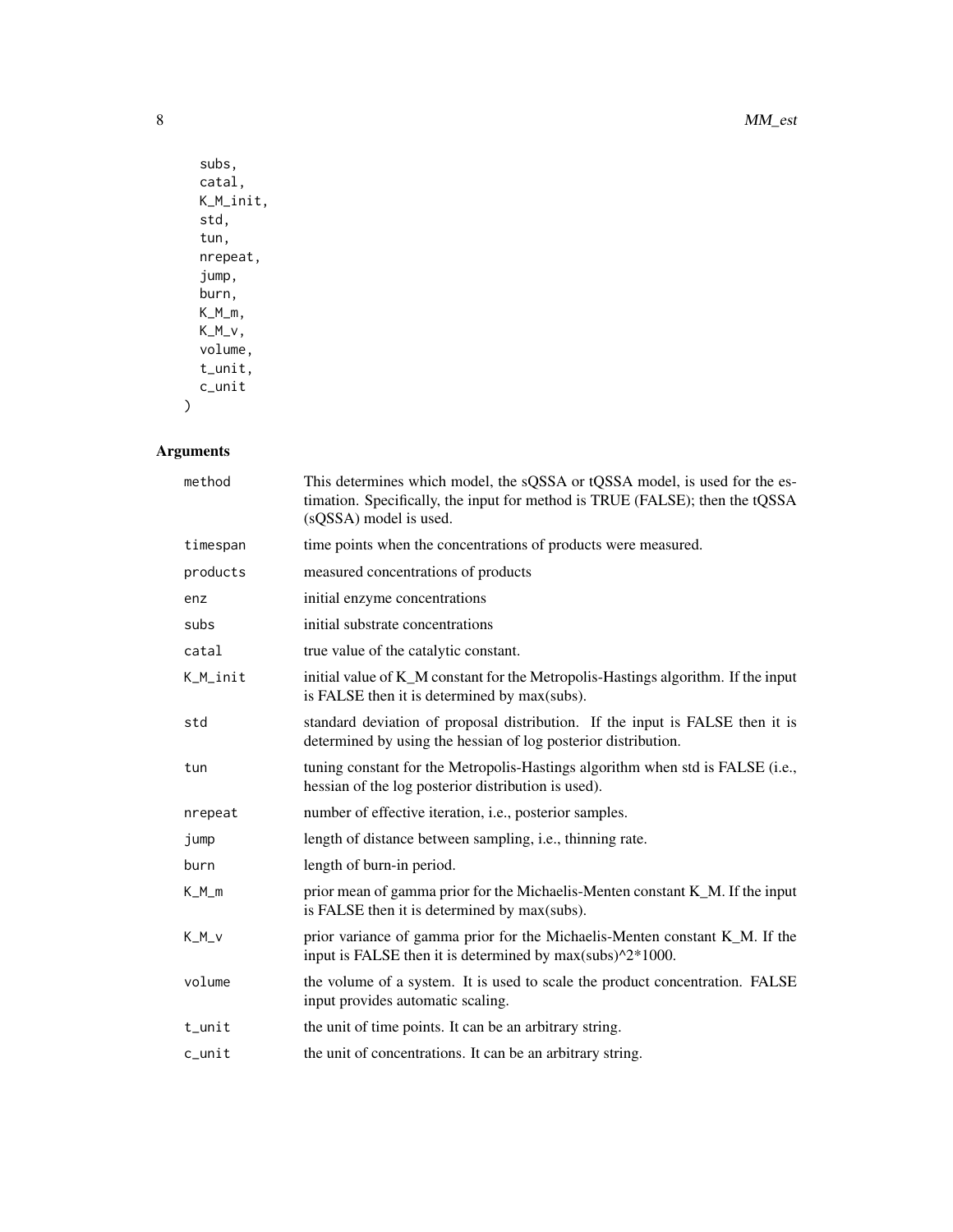### <span id="page-8-0"></span>Details

The function MM\_est generates a set of Markov Chain Monte Carlo simulation samples from posterior distribution of the Michaelis-Menten constant of enzyme kinetics model. Because the function estimates only the Michaelis-Menten constant the true value of the catalytic constant should be given. Authors' recommendation: "Do not use this function directly. Do use the function main\_est() to estimate the parameter so that the main function calls this function"

# Value

A vector containing posterior samples of the estimated parameter: the Michaelis-Menten constant.

### Examples

```
## Not run:
data("timeseries_data_example")
timespan1=timeseries_data_example[,c(1,3,5,7)]
products1=timeseries_data_example[,c(2,4,6,8)]
MM_result <- MM_est(method=TRUE, timespan=timespan1, products=products1,
enz = c(4.4, 4.4, 440, 440), subs=c(4.4, 4.4, 4.4, 4.4), catal = 0.051,
K_M_init = 1, K_M_m = 1, K_M_v = 100000, std = 10, tun =3.5,
nrepeat = 1000, jump = 10, burn = 1000, volume = FALSE,
t\_unit = "sec", c\_unit = "mM")
```
## End(Not run)

```
timeseries_data_example
```
*Product concentration of 101 observed time with different initial conditions*

### Description

An artificial data set containing the product concentration observed with the high and low enzyme concentrations. The 1st, 3rd, 5th, and 7th columns are observed times, and the 2nd, 4th, 6th, and 8th columns are product concentrations. The 2nd and 4th columns are observed with the initial enzyme concentrations of 4.4, and the 6th and 8th columns are observed with the initial enzyme concentrations of 440. The initial substrate concentrations are 4.4 for all data.

#### Usage

```
timeseries_data_example
```
## Format

A data frame with 101 rows and 8 variables:

V1 V3 V5 V7 observed times, no unit

V<sub>2</sub> V<sub>4</sub> V<sub>6</sub> V<sub>8</sub> product concentrations, no unit